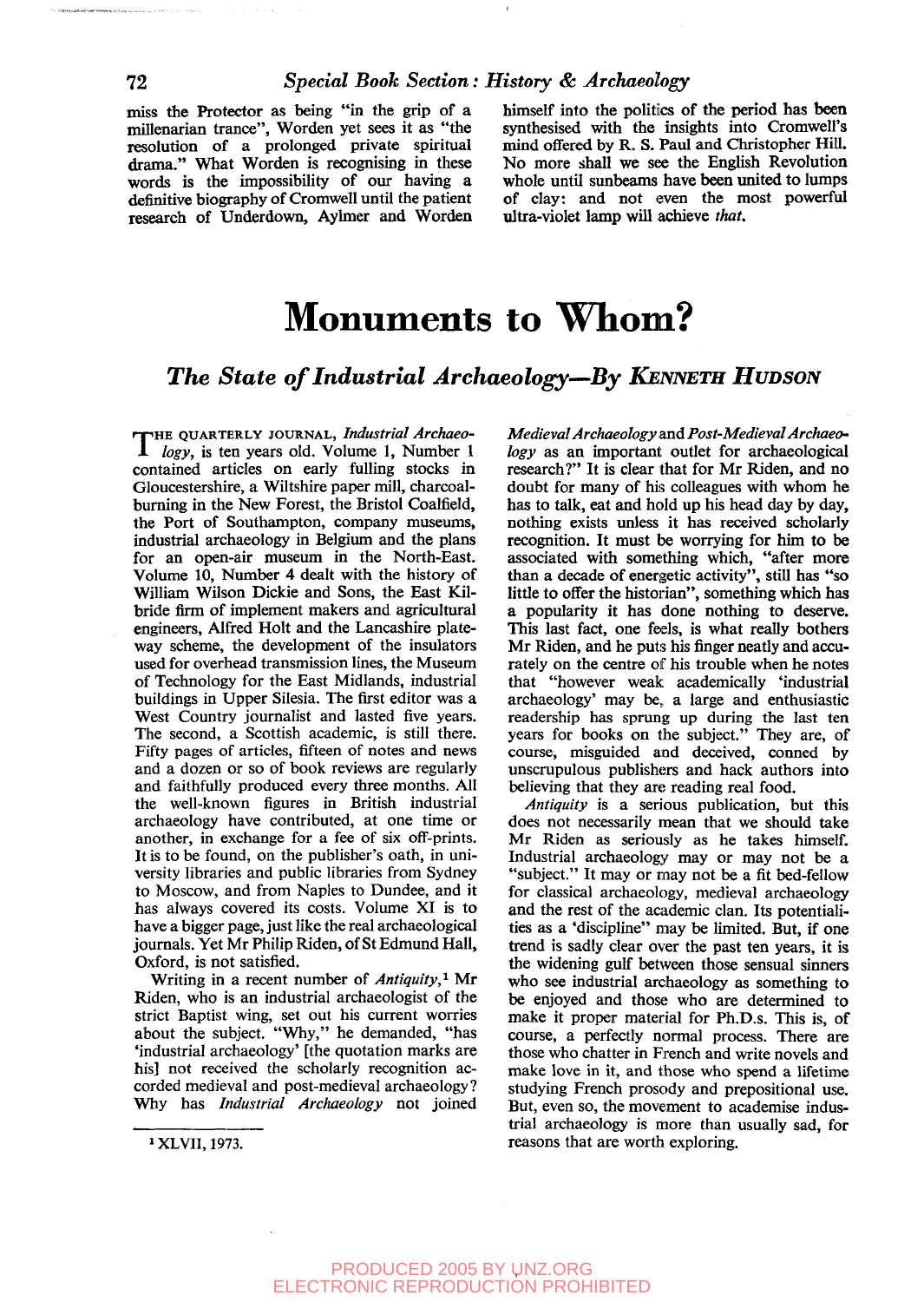ONE IS THAT this Puritanical determination to squeeze the life and the happiness out of industrial archaeology has already crossed the Atlantic. Salt water has proved no barrier to the infection, although it is too early as yet to see how far it is likely to spread.

America's converts to the gospel of Industrial Archaeology have shown strong signs of sympathy with the clinical approach, which allows machines, bridges, steam-engines and factory buildings to be studied and talked about in an atmosphere from which all feelings, politics and values appear to have been rigorously and officially excluded. "We are," declared Ted Sande, President of the American Society for Industrial Archaeology, at its first Conference in 1972, "the only group whose concern for our industrial heritage stresses both interdisciplinary cooperation and the international essence of industrial activity. These qualities are evident in the very composition of your Board of Directors, which contains representatives from the fields of anthropology, archaeology, architectural history, history of technology, and historic preservation. Although each of these separate disciplines has its own professional organisation, we alone bring all of them together in a mutual attempt to understand the nature of the industrial past." There is, it will be observed, no social historian on the Board, no artist, no

poet. Academically, it is all very respectable and scientific, with hard, crisp edges. On both sides of the Atlantic, Industrial Archaeologists of this pure breed are capable of locating, recording and conserving the monuments of technology with all the detached fervour of dedicated collectors of birds' eggs or antique furniture. It is, it seems, the object itself that commands devotion. The human associations that may cling to its edges are unnecessary and disreputable, mere mud that stops the chariot-wheels of science from turning.

The Communist countries are in some difficulty about industrial archaeology. On the one hand, it is politically correct to hold industrial monuments in high regard, because of their links with the toil and struggles of the workers. Marxism clearly demands that old mines, factories, kilns, canals and saltworks should be valued for the human effort that went into building and operating them. Yet, pulling strongly in the opposite direction, is the never-to-be-missed fact that academics have great prestige in Eastern Europe, especially in the Soviet Union and East Germany, and, as good academics, they like to keep their boundaries, their disciplines, defined with unmistakable clarity. It is consequently possible for one of Europe's greatest and most enthusiastic industrial archaeologists, Otfried Wagenbreth—a man of remarkable humanity, as well as an excel-

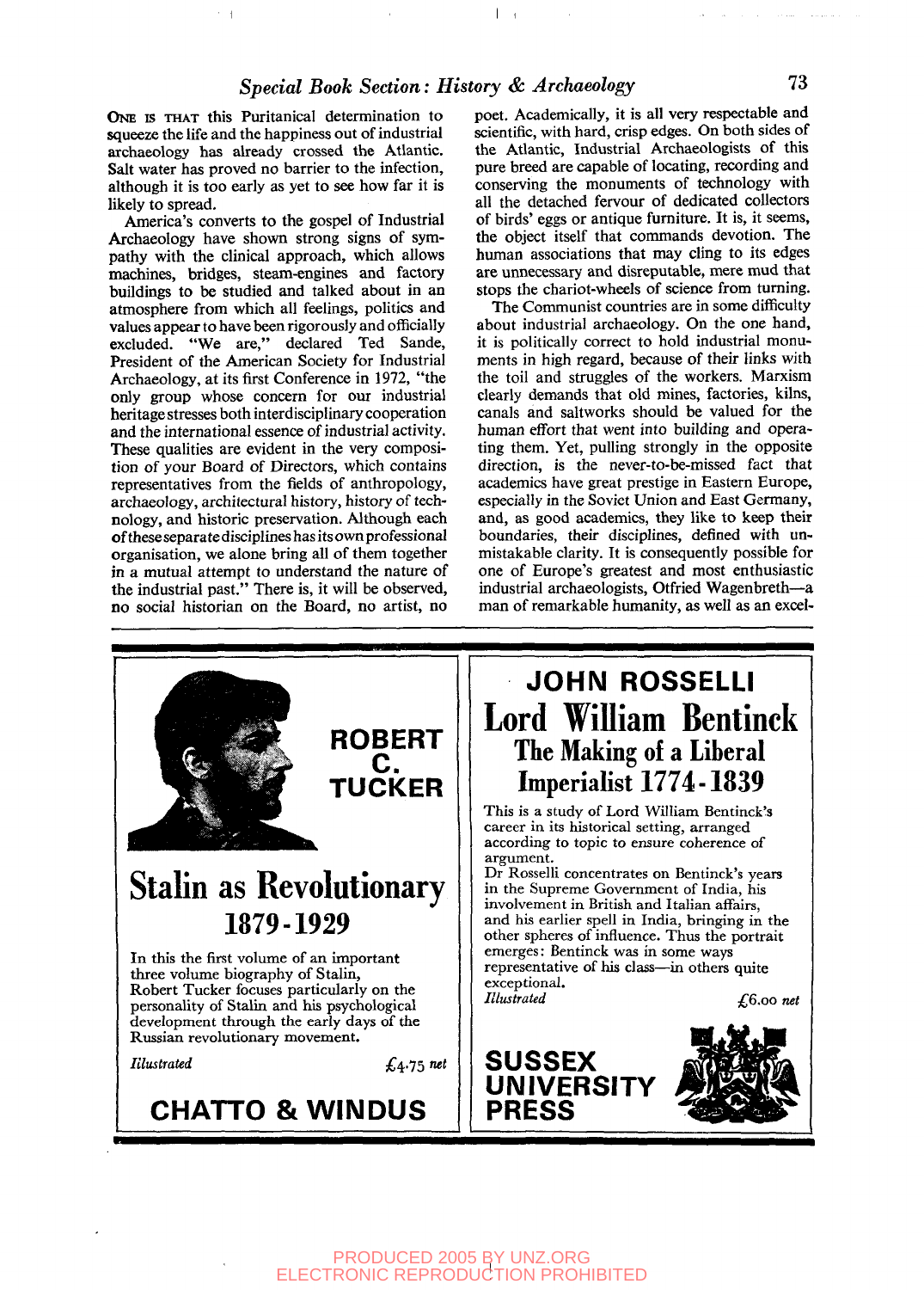lent scientist and mining historian—to write about the technical monuments of his native Germany and of the surrounding countries as if they had nothing to do with people at all.<sup>2</sup> The Russians have solved this problem in a very Russian way, by ignoring industrial archaeology completely and keeping the nation's eyes firmly on the present and the future.

I N BELGIUM, where industrial archaeology is finding support and interest of almost British proportions, Fate has been exceptionally kind in providing, as the national guide, prophet and spur, the kind of man who has so far been missing elsewhere. Dr Georges van den Abeelen, scholar—his doctorate is in archaeology executive member of the Board of the Confederation of Belgian Industries, and enthusiast for simply walking round cities with a dog, a notebook and a camera, in order to find out and record what more traditionally-minded investigators have missed, has been responsible more than anybody else for launching the Belgian Survey of Industrial Monuments and for persuading the universities to take an interest in it. In a mg the universities to take an interest in it. In a which he believes it is important to follow during the critical early years—and he has, of course, the successes, failures and, no doubt, follies of the British experience to guide him.

"I belong to that stubbornly naive category of people," he writes, "who believe every human science should keep away, so far as possible, from every kind of philosophical and political involvement. And I am convinced that a young science, a science which is trying to discover its identity, should be particularly determined about this, if it wants its credentials to be accepted." There is a difficulty here, however, and Dr van den Abeelen is well aware of it. In order to

Heft 2. 3 "L'archeologie industrielle: pourquoi?" *Memoires et Publications de la Societe des Sciences, des Arts et desLettresduHainaut,* 84e Volume, Mons, 1971-1973.

4  *The Iron Bridge: A* short history of the first iron bridge in the world. *Coalbrookdale: A* walk through Coalbrookdale, to explore the historic buildings and sites. *The Hay Inclined Plane:* How tub boats were raised and lowered between the Shropshire Canal and the Coalport Basin. *David and Sampson: A* pair of blast-furnace blowing engines. *Blists Hill Open Air Museum: A* guide to the site and exhibits. *The Tar Tunnel: A* one thousand yard tunnel under Blists Hill. *The Unnatural History of Blists Hill:* A guide to the plants and wildlife of the museum site.

5  *The Industrial Revolution in Shropshire.* BY BARRIE TRINDER. Philimore & Co., £4.50

get the essential and urgent work of industrial archaeology done, one cannot rely only on the universities. One needs the labour of the amateurs as well. The aim must therefore be to secure the cooperation of scholars and coolies *("d'erudits et de coolies").*

The mandarin attitude cannot succeed under modern conditions. Scholars are not sufficiently plentiful to do all their own prospecting and donkey-work, and coolies have to be persuaded and treated as equals, because they are volunteers. There is no money to pay them. It is therefore not a luxury to present industrial archaeology in a way that appeals to more than a small group of academics.

ONE LOOKS THEN with particularly keen interest at the publications of Britain's newly established museums of industrial archaeology, at Ironbridge in Shropshire and at Beamish in County Durham. Both museums have so far concentrated on booklets, but there are, we are told, books to come. During 1973, Ironbridge launched the first seven in the series.<sup>4</sup> Designed by Robin Wade and Jane Sampson, they are admirably written and illustrated, and it is no surprise to learn that they have sold very well. Many thousands of people all over Britain must as a result now have some understanding of what industrial archaeology is about. These booklets, one might say, are part of the broad base of a pyramid, the apex of which will consist of the scholarly works to be written by Mr Philip Riden and his fellow academics. Without such a base, the apex would be in a distinctly uncomfortable situation.

It is curious, and probably significant, that none of these booklets mentions people at all. The workers on whom Coalbrookdale depended remain totally submerged and out of sight. The technical history is excellent, but there are no clues to the size and growth of the local population, or to wages, health, apprenticeship, shops, or anything else which formed part of the living community. Before too long there will probably be booklets which deal specifically with such matters, but at present visitors to Ironbridge come away well informed about what the Museum's Director, Neil Cossons, has called "the technological innovations pioneered here between 1700 and 1870", but very ignorant about the way the people who put these innovations into practice lived and worked.

Three of the seven booklets, and part of the fourth, have been written by Barrie Trinder, who is the leading authority on the industrial history of the area and whose book, *The Industrial Revolution in Shropshire,* was published last year.<sup>5</sup> Reading this book, one has the feeling that Mr Trinder is really much more interested in

<sup>2</sup> See, for instance, his recent and thoroughly documented article, "Zur Pflege der technischen Kulturdenkmale in der CSSR und in der VR Polen", *Wissenschaftliche Zeitschrift der Hochschule fur Architektur und Bauwesen Weimar,* 20 Jahrgang, 1973,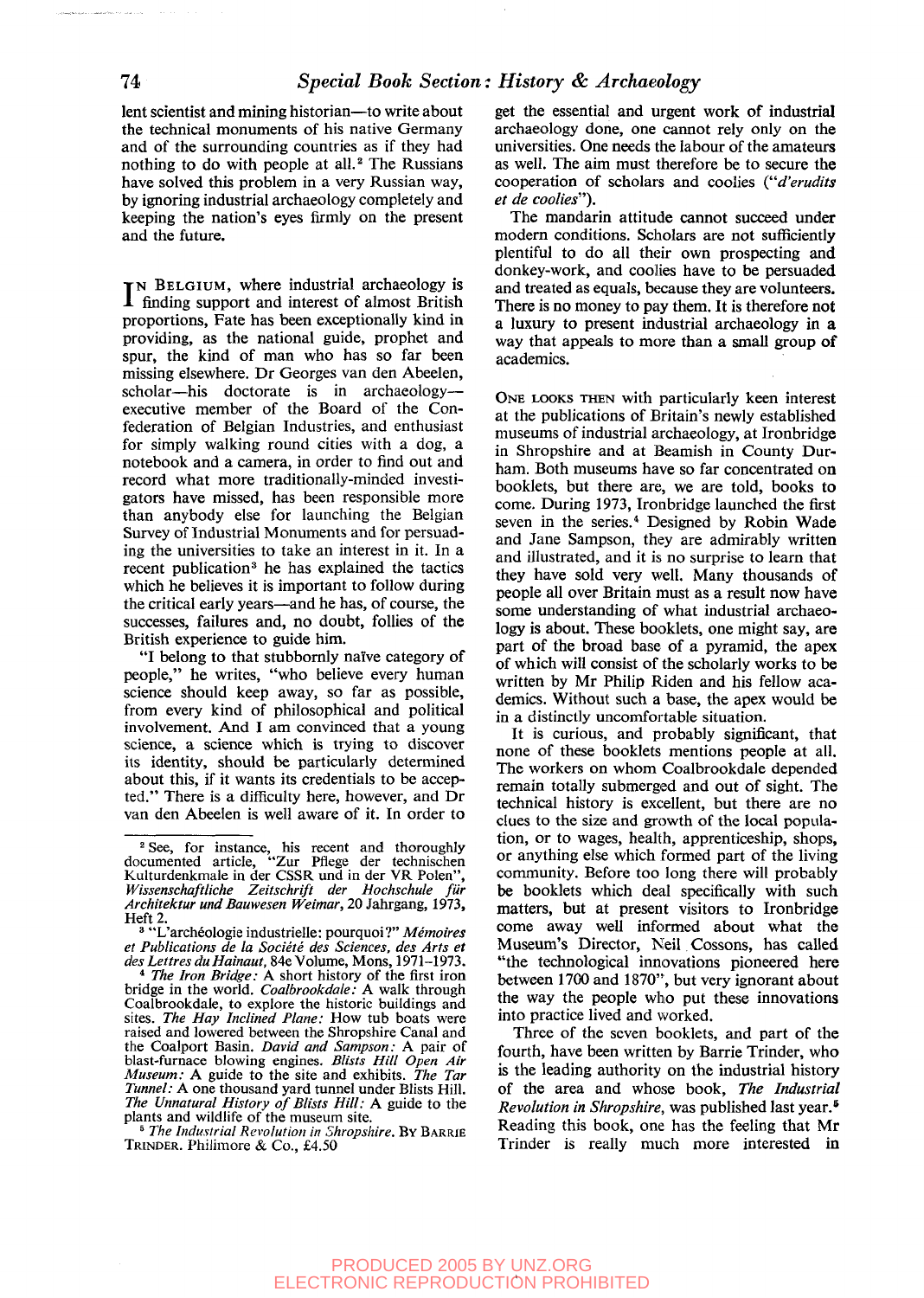#### *Special Book Section: History & Archaeology* **75**

 $\mathbf{I}$ 

machines and technical processes than in people and that, for him, the Industrial Revolution was a kind of circus of machines, performing without human aid or interference. The same impression is given by Heinemann's beautiful symposiumwith-pictures, *The Archaeology of the Industrial Revolution.<sup>9</sup>* It has been said of this book that it sets a new standard for industrial archaeology photographs. What it actually does is to set a standard for colour photographs. Eric de Mare's black and white pictures in *The Functional Tradition in Early Industrial Building* (1958) are unsurpassable. This book certainly demonstrates the immense advantage of having one sensitive and professional photographer to take everything required for a particular book. The uniformity of style is very pleasant.

 $\sim$   $+$ 

YET HERE, as in Barrie Trinder's book, one has the feeling that the contributors, knowhas the feeling that the contributors, knowledgeable as they are and well as they write, are for some reason frightened or ashamed to hint that there were people around during the Industrial Revolution. One longs for even a picture of a graveyard to remind us that these steam-engines, railways and mills did not build themselves, stoke themselves and repair themselves. Whose monuments, in fact, are they? It is surely meaningless to talk of "technological change" and "industrial monuments." People, not steam-engines, have monuments. What "technological change" really means is not merely engineers' bright ideas and investors' money, but the use of new equipment, new tools, new materials and new techniques by individual people, as part of the business of earning a living. The workers who learnt, often slowly and with considerable difficulty, the new skills and attitudes required of them are an essential element in what we are accustomed to label, far too glibly, "technology" and "technological change."

If we decide to preserve, or, more probably, to do no more than record a particular factory or canal or mill, we are, I believe, committed to finding out as much as we can about the people who built and equipped it, with their own hands, and who worked in it. It is their monument, just as much as it is of the architects, engineers, financiers and others connected with it. We must learn to think of industrial archaeology in this democratic way if it is to become, not a donnish pastime, but part of the cultural heritage of a whole nation. Exactly the same is true of castles, cathedrals, great houses and other traditionally fashionable and cherished types of monument. It is as absurd and unfair to talk of Wren's St Paul's as of Brunei's Great Western Railway.

6  *The Archaeology of the Industrial Revolution.* Edited by BRIAN BRACEGIRDLE. Heinemann, £7

### **CHATHAM HOUSE JOURNALS International Affairs**

This journal contains articles on matters of broad international interest and an extensive book section reviewing a wide selection of British and foreign publications on international affairs. Published quarterly.

Recent issues include:

**United States: Imperial Recessional** by WAYNE WILCOX

**International Relations Theory** by ROBERT L. PFALTZGRAFF, JR.

**Arab Wealth from Oil: Problems of its Investment** by ROBERT MABRO and ELIZABETH MONROE

> **The Future Security of Western Europe** by DENIS GREENHILL

*Quarterly £3.50 p.a. post free (USA and Canada \$10.00)* £1 *per issue*

### **The World Today**

Authoritative and objective, this journal not only deals with international problems but also includes articles on internal political and economic conditions in individual countries, written by authors with first-hand knowledge. Published monthly.

Recent issues include:

**The super-powers and the Middle East** by IAN SMART

**What happened to the Year of Europe?** by ANDREW J. PIERRE

**One year of peace in Indochina** by DENNIS J. DUNCANSON

**The US Presidency in danger** by NANCY BALFOUR

*Monthly £3.25 p.a. post free (USA and Canada \$10.00)*

Published for the<br>ROYAL INSTITUTE OF<br>INTERNATIONAL AFFAIRS by Oxford University Press

The journals may be ordered through any bookseller or newsagent, or from the<br>Subscription Department, Oxford University Press<br>Press Road, Neasden, London NW10 0DD<br>Tel: 01-450 8080

PRODUCED 2005 BY UNZ.ORG ELECTRONIC REPRODUCTION PROHIBITED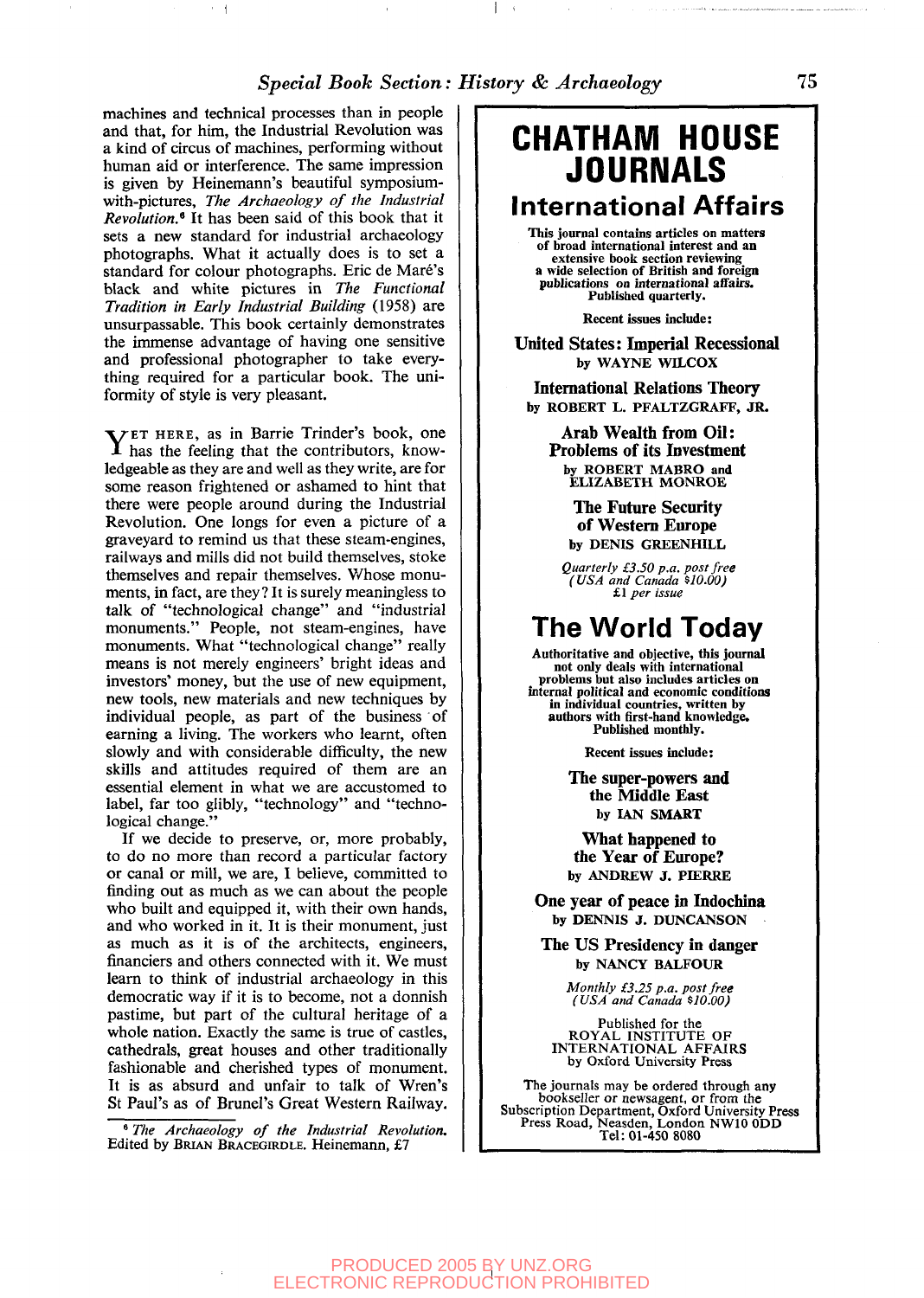## CARDINAL *it^mammmm—m*

Cardinal is a superb range of soft cover books conceived for the popular market, and exploring all aspects of history, biography and archaeology from the dawn of civilisation to the present day.

#### **Princes of Jade**

*Edmund Capon and*

*William Macquitty -J°* A profusely illustrated volume on the recent Chinese Exhibition treasures. In large gift-si2e format with many colour and monochrome plates.

#### **Pompeii and Herculaneum The Glory and the Grief**

*Marcel Brion* 

Acclaimed as the most attractive, comprehensive and well-illustrated work on the two cities and their inhabitants. Photographs in colour and monochrome by Edwin Smith.

#### **A Guide to the Prehistoric and Roman Monuments in England and Wales**

*Jacquetta Hawkes •£<sup>1</sup> - 2 )'* This classic book, first published in 1951, has been thoroughly revised and provides a complete guide to remaining monuments of the prehistoric and Roman inhabitants of England and Wales. Jacquetta Hawkes examines the geographical and cultural background of ancient Britain enhanced by a selection of colour and monochrome plates.

#### Henry VIII and his Court

*Neville Williams*  $f_x \rightarrow f_y \rightarrow f_z$ 

This superb panorama of the most ornate age in English history is enriched by the many vivid illustrations in colour and monochrome. In large de luxe format, this brilliant work evokes the magnificence of the sixteenth century English Court.

*For a catalogue of Cardinal books, please write to:* **The Publicity Department, Sphere Books Ltd, 30-32 Gray's Inn Road, London W.C.i.**

HAVING SAID THIS, it is refreshing to find<br>that the new guide book<sup>7</sup> to the Museum of that the new guide book<sup>7</sup> to the Museum of the North-East at Beamish has something very rare and daring on its cover, a man, an elderly man sitting by the fire in a miner's kitchen. Beamish was established in 1970, "to study, collect, preserve and exhibit buildings, machinery, objects and information, illustrating the historical development of industry and the way of life of the North of England." Within such a context, industrial archaeology—and Beamish is full of industrial archaeology—has some point and meaning. Isolate it and it becomes dangerously arid.

There are those, blessed with a strong imagination, who can bring the dead bones of the past alive without help from museum curators or anyone else Others need a little encouragement, and it is interesting to see what Beamish feels it can usefully offer them. This is, one remembers, an open-air museum and almost everything there—cottages, trams, a railway station, shops is brought to the site from other parts of the North-East and reassembled on a carefully planned layout. These buildings, we are told, "are to be furnished or equipped as they once were, thus enabling the visitor to imagine himself experiencing a moment in history." Some examples of this "historic experience" are given. "A pitman's cottage could give girls an opportunity to try baking bread in the coal-fired oven, letting the dough rise in front of the fire. Or washday could be experienced, heating water in **the** side boiler and using a posser and mangle." As **a** change from this, there is "the opportunity to use a 1920s classroom with uncomfortable long bench-seated desks, old black-board, ink-wells and abacus." Eventually, pit-sawing, butter- and cheese-making, candle-making and rope-making are to be added to the list. In every case, the equipment used is genuine. The museum is sure this is essential if the aim of increasing historical awareness and understanding is to be realised.

Surely this is what industrial archaeology must be aiming at, if it is to have significance at all? On the face of it, Mr Riden would seem to agree. "The ultimate aim of the subject," he believes, "is to assist in the understanding of the process by which our industrial economy and society has evolved." But what does he, or Mr Bracegirdle or Mr Trinder, mean by "understanding"? Is it a purely intellectual affair, or does it go beyond this, so that one feels what it was like to be **a** foundry hand, or a boatman, or a woman with a broken leg or ten children, in Coalbrookdale in 1800? Is it, we may not unreasonably ask,

' *Beamish,* 1973.